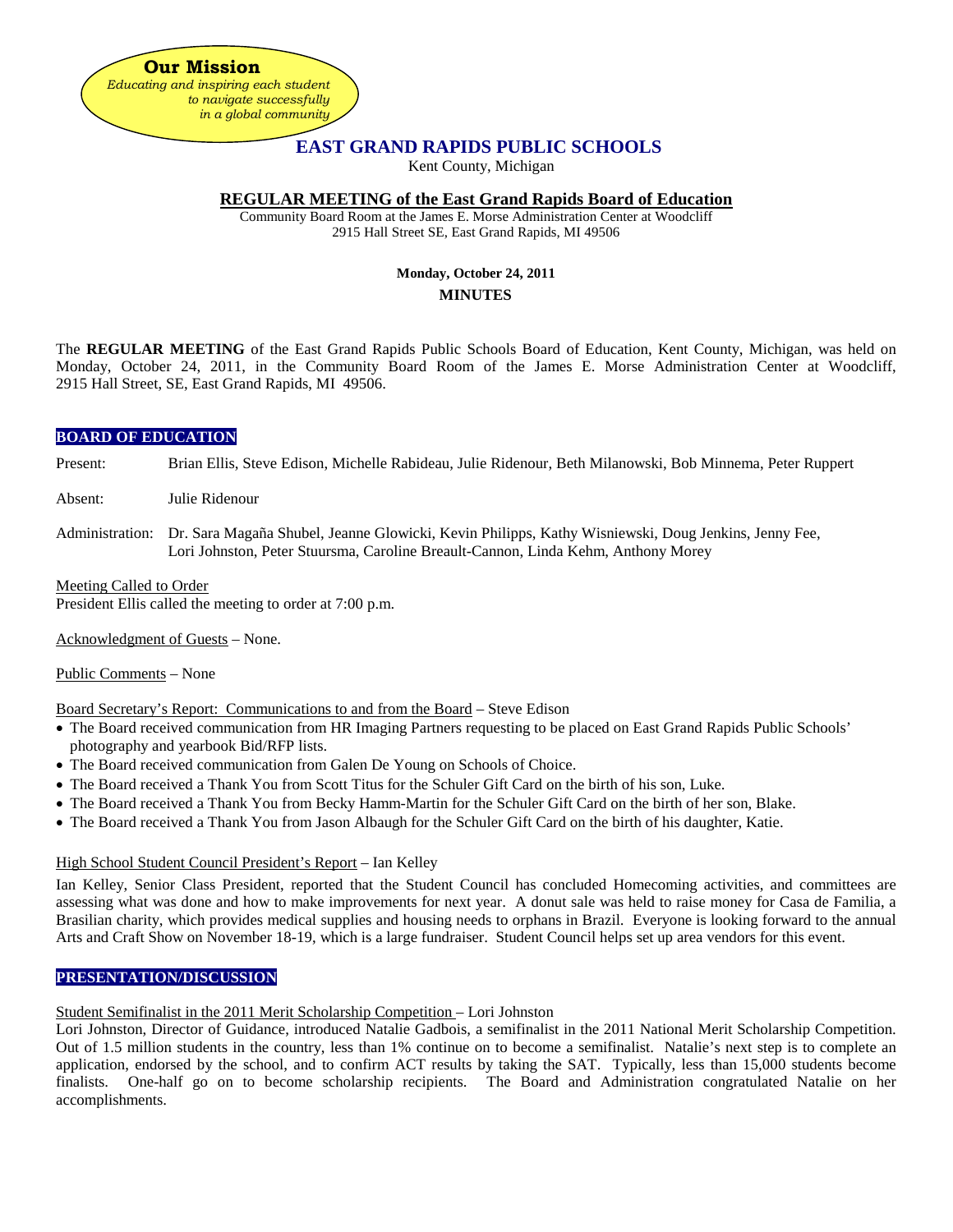BOARD OF EDUCATION October 24, 2011 Page 2

#### Special Tribute to Janice Yates – James Saalfeld

Brian Ellis introduced James Saalfeld, Kent County Board of Commissioner, who presented a tribute to Janice Yates for her coaching and record of accomplishments in state and national competitions with the *We the People* team. The Board and Administration congratulated Janice on her accomplishments.

#### Flip Classroom – Jenny Fee and Janice Yates

Jenny Fee introduced the Flip Classroom and provided an overview of the "flipping" that some of our high school teachers have used in classrooms. Jenny described the Flipped Classroom which inverts traditional teaching methods, delivering instruction online. Janice Yates has used the flip classroom, as well as Jan Huff. Jenny presented a sampling of the vodcasts and how the students use them and respond to the vodcasts.

Janice Yates presented an example of her AP Microeconomics class in flip form, displaying her website and how the students utilize the videos to prepare for the next day. A quick review lecture is given at the beginning of her class to hold the students accountable, often giving quizzes for what is covered in the videos. The students can go back to the videos to re-watch and review for tests, etc. The flip is another tool in the teacher's toolbox as one option for teaching students with different learning styles.

Jenny discussed the challenges to the flip classroom and shared positive feedback from several high school teachers.

A discussion was held with questions and answers from the Board.

First Reading of Revised Policy #9250 and #9250-R – Use of District Facilities Dr. Shubel (Enclosure #9) First Reading of Revised Policy #3340-R – Fees, Payments, and Rentals Dr. Shubel (Enclosure #10) Dr. Shubel presented background information on the revisions of these policies. A discussion was held with questions and answers from the Board.

#### **ACTION ITEMS - CONSENT AGENDA**

Background: In order to save time during the meeting, we are using a Consent Agenda. Items in the Consent Agenda include those that are routine or have been previously discussed by the Board of Education. Any Board Member may request to have any item removed for a separate discussion and vote.

Recommendation: Motion to approve the items in the Consent Agenda, Numbers 11-12.

Approval of Minutes of REGULAR Meeting of 08/19/2011 (Enclosure #11) Approval of Payment of Bills for September, 2011 (Enclosure #12)

Member Edison moved to approve Consent Agenda Items 11-12. Member Minnema seconded the motion. Motion passed 6-0.

# **OTHER ACTION ITEMS**

Approval of Resolution to Refinance Bonds, Approval of Underwriter, and Approval of Financial Advisors – Kevin Philipps (Enclosure #13)

Background: Last year, approximately \$22 million in bonds sold in 2001 became eligible for potential refunding. The District refunded \$8.75 million of the \$22 million in February due to market conditions at that time. In January 2012, the District will have the opportunity to potentially refund the remaining \$13.8 million. Currently, market conditions look favorable, so Administration is presenting a resolution to provide authorization to refund those bonds. The Finance Committee and Superintendent have reviewed the resolution and recommend approval of the resolution.

Recommendation: Motion to approve the resolution as recommended by the Finance Committee and Superintendent.

Member Rabideau moved to approve the Resolution as presented in Enclosure #13. Member Edison seconded the motion. Motion passed 6-0.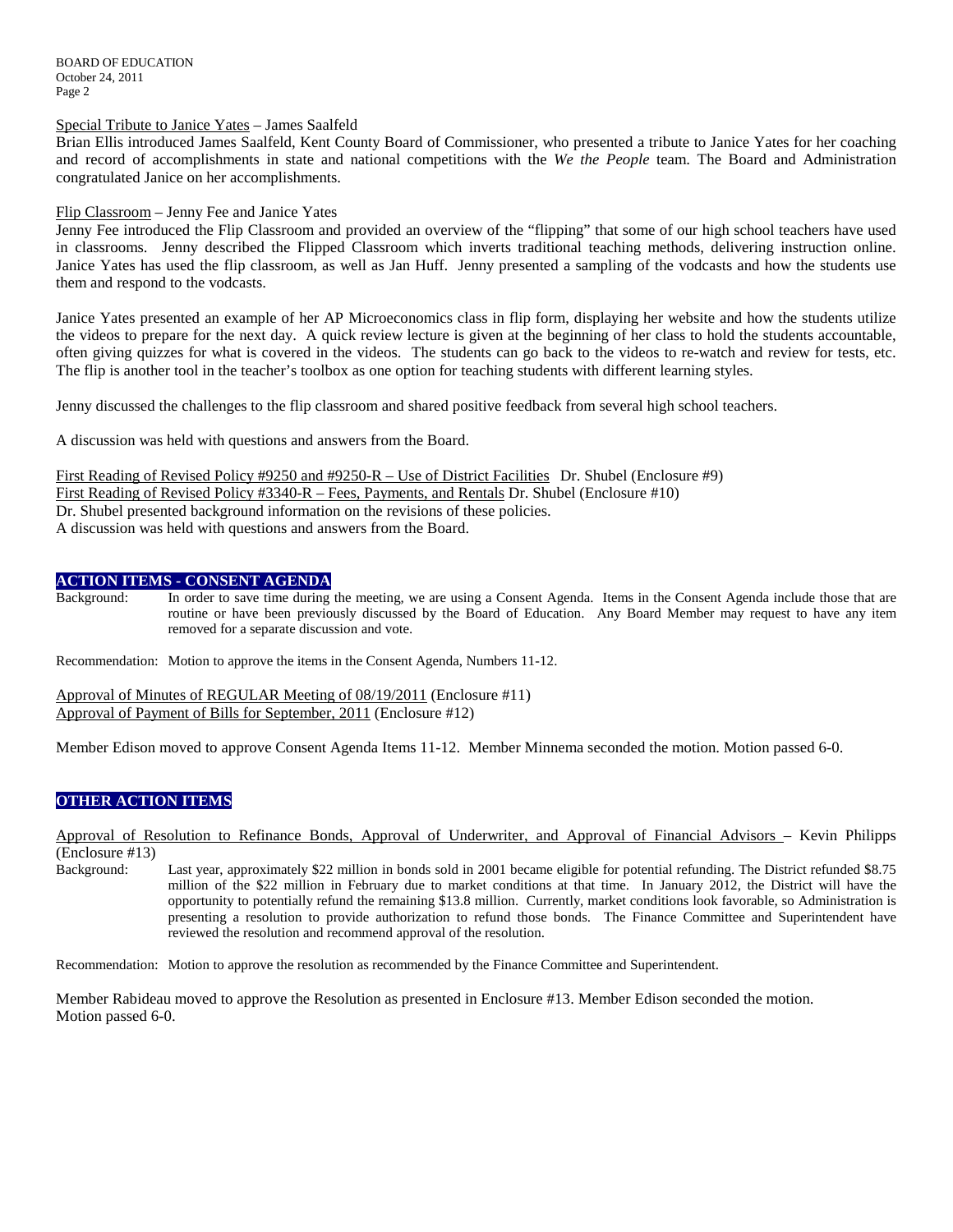Approval of Best Practices Incentive Grant Resolution – Kevin Philipps (Enclosure #14)

- The State School Aid Act for the 2011-2012 fiscal year includes a one-time incentive grant of \$100 per pupil if a local district complies with at least four of five "Best Practices" that were defined by the Legislature. The District is in a position to certify that it has met four of the five best practices, therefore, qualifying for the grant. To apply for the grant, the Board of Education must pass the Best Practices resolution being presented by administration. The Finance Committee and Superintendent have reviewed the resolution and recommend approval of the resolution.
- Recommendation: Motion to approve the Best Practices Incentive Grant Resolution as recommended by the Finance Committee and Superintendent.

Member Minnema moved to approve the Resolution as presented in Enclosure #14. Member Edison seconded the motion. A discussion was held with questions and answers from the Board. Motion passed 6 -0.

#### 2010-2011 Audit Report – Kevin Philipps

- Background: The audit was completed by Hungerford, Aldrin, Nichols & Carter, P.C. this fall. The Board Finance Committee reviewed the report and recommends that the Board of Education receive the 2010-2011 Audit Report.
- Recommendation: Motion to receive the 2010-2011 Audit Report as presented and recommended by the Board Finance Committee and Superintendent.

Kevin Philipps presented the findings of the 2010-2011 audit report.

Member Rabideau moved to approve the 2010-2011 Audit Report as reviewed by the Board Finance Committee. Member Milanowski seconded the motion. A discussion was held with questions and answers from the Board. Board members commended the Business Office staff for their continued efforts in achieving another successful audit report. Motion passed 6-0.

# **ADMINISTRATIVE REPORTS**

#### Superintendent

Dr. Shubel provided an overview of the proposed Budget Survey which will be presented to all staff members and community members this week.

#### Assistant Superintendent of Business

Kevin Philipps presented background information on the input being sought in a Budget Survey which will be presented to staff, parents, and the EGR community on Wednesday, October 26, with a two-week span of time to complete the survey. Focus groups will be established to help with our work as we implement a budget for 2012-2013. A discussion was held with questions and answers from the Board.

Kevin Philipps provided details of the Health Benefit Legislation, Public Act 152, the proposed implementation beginning January 1, 2012. Non-Union Support Staff and Administration Caps vs. 20% Contributions were explained, and the Cap is recommended for long-term cost savings to the Board and making the movement of funds equitable for all employees.

A discussion was held with questions and answers from the Board. The Board agrees with the Cap approach to the Health Benefit Legislation.

#### Assistant Superintendent of Instruction

Jeanne Glowicki provided a World Language Hybrid Update, reporting on the successes of the program, as well as the consideration of additional offerings for the future.

#### Board of Education Members' Report

Michelle Rabideau presented an update on the EGR Leadership and Youth Development, with a successful Healthy High. Teachers and students stepped up to lead the efforts in the strengths and successes of the program. A positive cash flow remains intact with the program. Michelle and Bob Minnema thanked everyone who has made this program a continued success.

Michelle provided an update on the Foundation fundraising options and anticipates great things coming from this group with the wonderful leadership in place.

Bob Minnema provided an update on the Parks and Recreation endeavors. They are currently working on a 5-year plan. The next meeting will be held on November 16, 2011, 6:30 p.m., and the general public is invited. A final presentation will be on December 12, 2011, at 6:00 p.m. with recommended enhancements to the facilities, walkways, and Manhattan Park improvements.